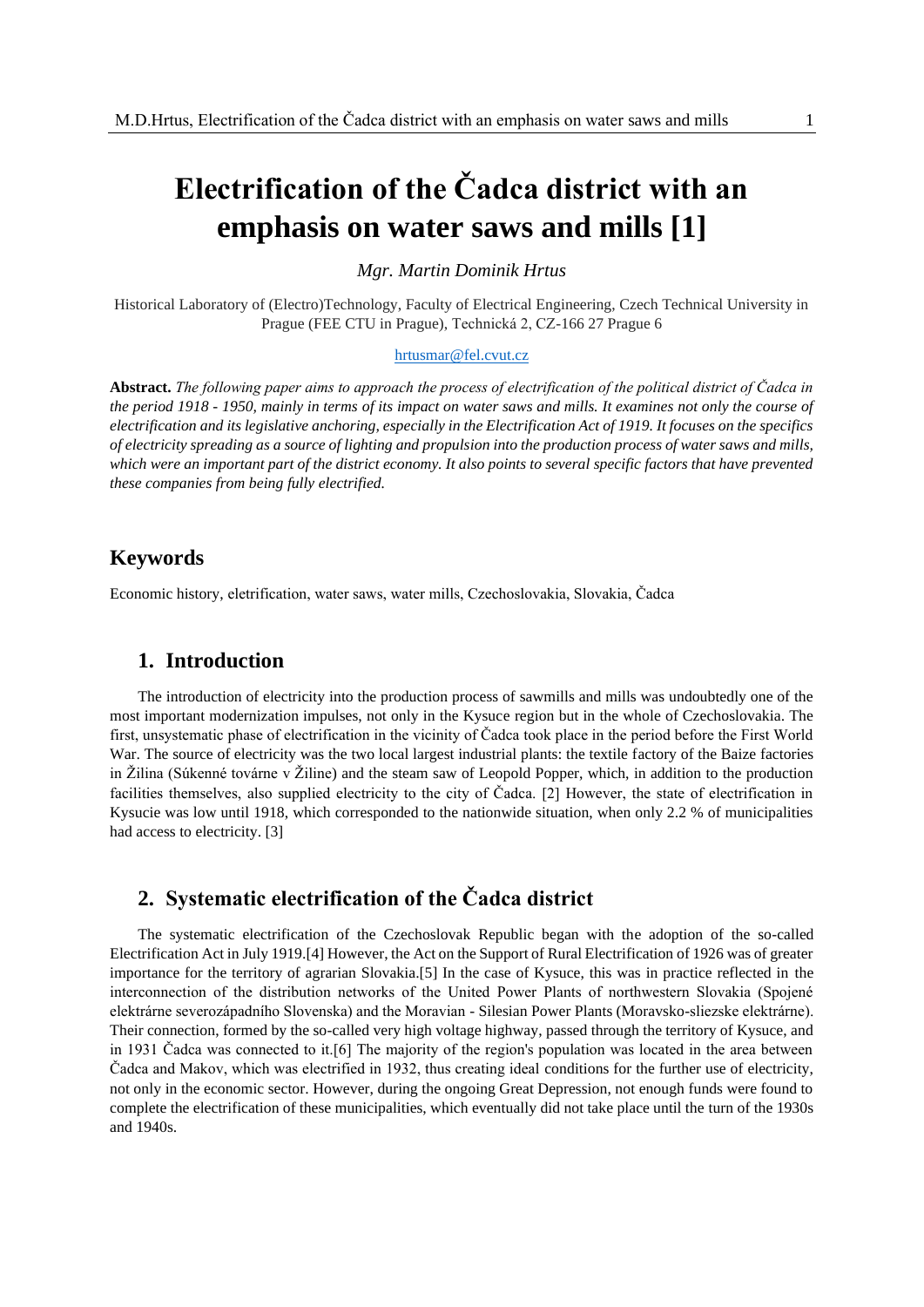

**Fig. 1.** Čadca district in the 1930s. The population was concentrated along the river Kysuca between the municipality of Makov and the town of Čadca. The name of the whole region is based on this river.

Another retarding factor in the expansion of electricity was its relatively high local cost. The local Business Association (Okresné živnostenské společenstvo) [7] has become a mediator in negotiations between consumers and the United Power Plants of northwestern Slovakia.[8] The talks were supported by a series of public demonstrations and protests to reduce electricity consumption. This last step proved to be the most effective. Two years after the start of negotiations, it was agreed to reduce the price for light current from CZK 4 / kW to CZK 3.70 / kW and for motor current from CZK 2.20 / kW to CZK 1.90 / kW. [9]Even this price did not suit the selfemployed even, as the average national tax per 1 kW of light current was CZK 3.24.[10] However, other objections and attempts by the trade community to intervene were not successful and electricity consumers by the end of the period under review were paying one of the highest prices in the country. The electrification process nevertheless continued, and by January 1947, 74 % of the municipalities in the district had been electrified. This share far exceeded the national average of 40 %. [11]

# **3. Electrification of sawmills and mills in the district of Čadca**

In the sawmilling and milling industry electricity had three uses. As a source of lighting, for larger sawmills and mills as the main source of propulsion, and for smaller companies with a water motor as an auxiliary source of propulsion during periods of insufficient water flow. The major development in terms of safety has been the introduction of electric lighting, which has significantly reduced the risk of fire in these very dusty working environments. Electric motors alone continue to reduce this risk compared to steam or wooden gas auxiliary engines. They also have an immediate power output that does not require a long start-up process. They are easy to operate, and when placed directly next to grinding and machining tools, they allow them to operate selectively and eliminate dangerous uncovered transmissions and pulleys. Their main disadvantage is, of course, the need for a source of electricity. These facts led to the so-called local electrification, in which electricity was produced and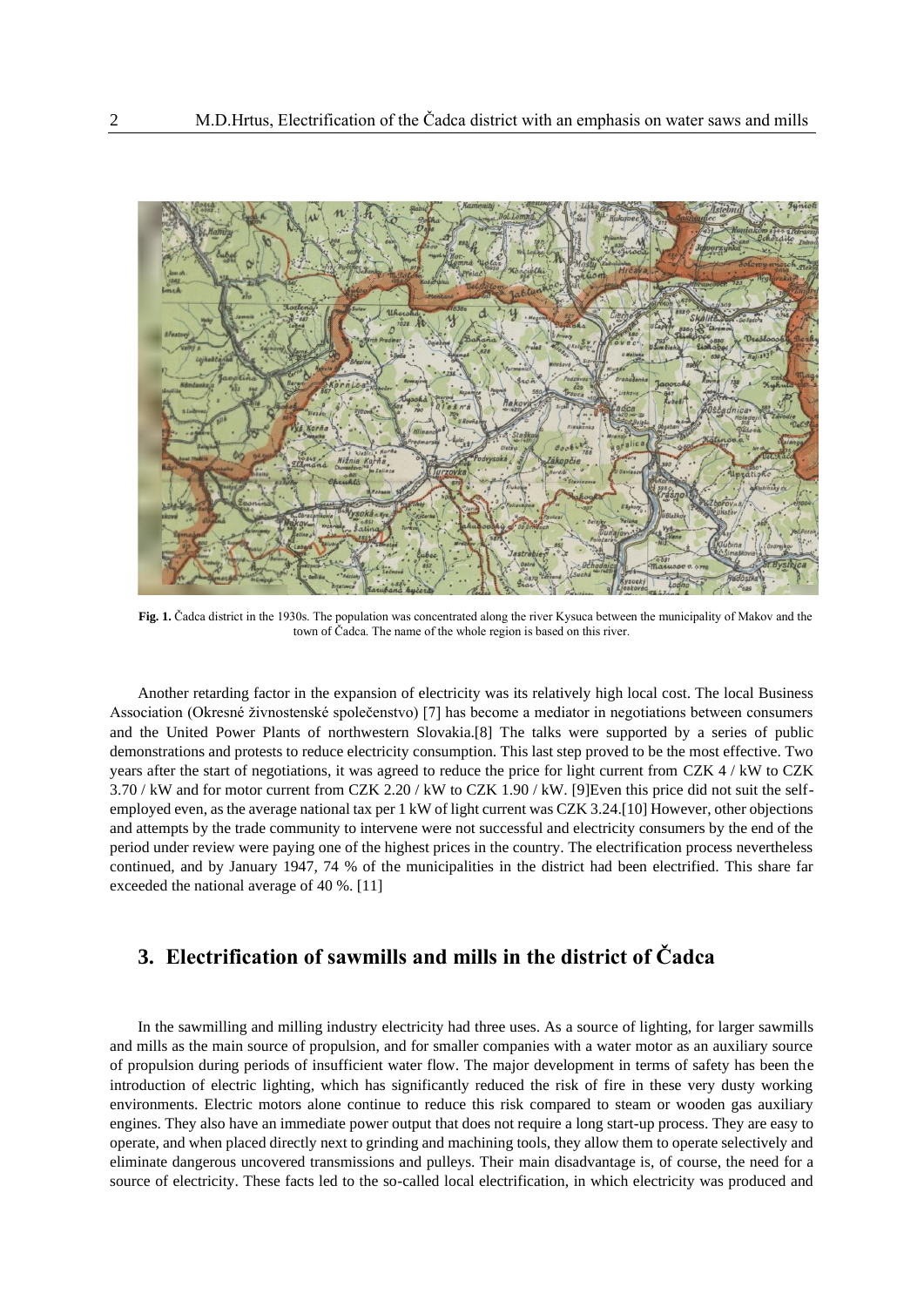consumed directly in mills and less often in sawmills. The original water engine (water wheel and especially the water turbine) served as the primary input energy source, and the energy produced in this way served mainly for lighting. In the Czech lands, this process began in the period before the First World War and continued into the 1920s, when it was followed by systematic electrification. The situation was different in Slovakia. The overall economic and technical backwardness led to the state in which these local sources of electricity were present in much smaller quantities, even after 1918. Before they could expand, systematic electrification began to connect water saws and mills to a standardized distribution network.

We can also observe this sequence of events in the Čadca district. The first water-powered business to start using electricity was the mill in Turzovka, which belonged to the Chromík family. The classic mill equipment was rebuilt in 1924 into a roller mill, which, however, needs more stable and higher revolutions for operation. The wooden topwater wheel was replaced by a Bánki´s turbine, which also powered an electric generator. Later, it was taken over by the United Power Plants of northwestern Slovakia as a power plant. Its water turbine was the only turbine installed and at the same time the most powerful water engine in the district.[12] After 1924, there was probably no electrification of any equipment that would use its own water engine to produce electricity. When examining the state of electrification of other objects, we come across a discrepancy between archival sources and secondary literature, or a vague definition of the electrification of the object. For example, in his article, Miroslav Sabol ranks the saws of Hugo Frankl and the Cisáriks brothers in Turzovka, together with the saw of Alexander Duda, among the electrified with a fully electric propulsion.[13] Hugo Frankl's saw was located on the site where, according to the First military mapping, a sawmill and a mill stood side by side. Those disappeared by the 1880s, which we can tell by the Third military mapping. Frankl has held a trade license to operate a water and steam sawmill since 1933. [14] The issuance of the permit was also accompanied by a decision for permitting the construction of a steam engine boiler room. Even after the steam engine commissioning, the water drive was still used, as the water channel was rebuilt and an entry was made in the Water Book. [15] Available archival documents do not mention the use of electricity.



**Fig. 2.** The location of future Hugo Frankl´s water-saw as pictured on the map sheet of the First military survey.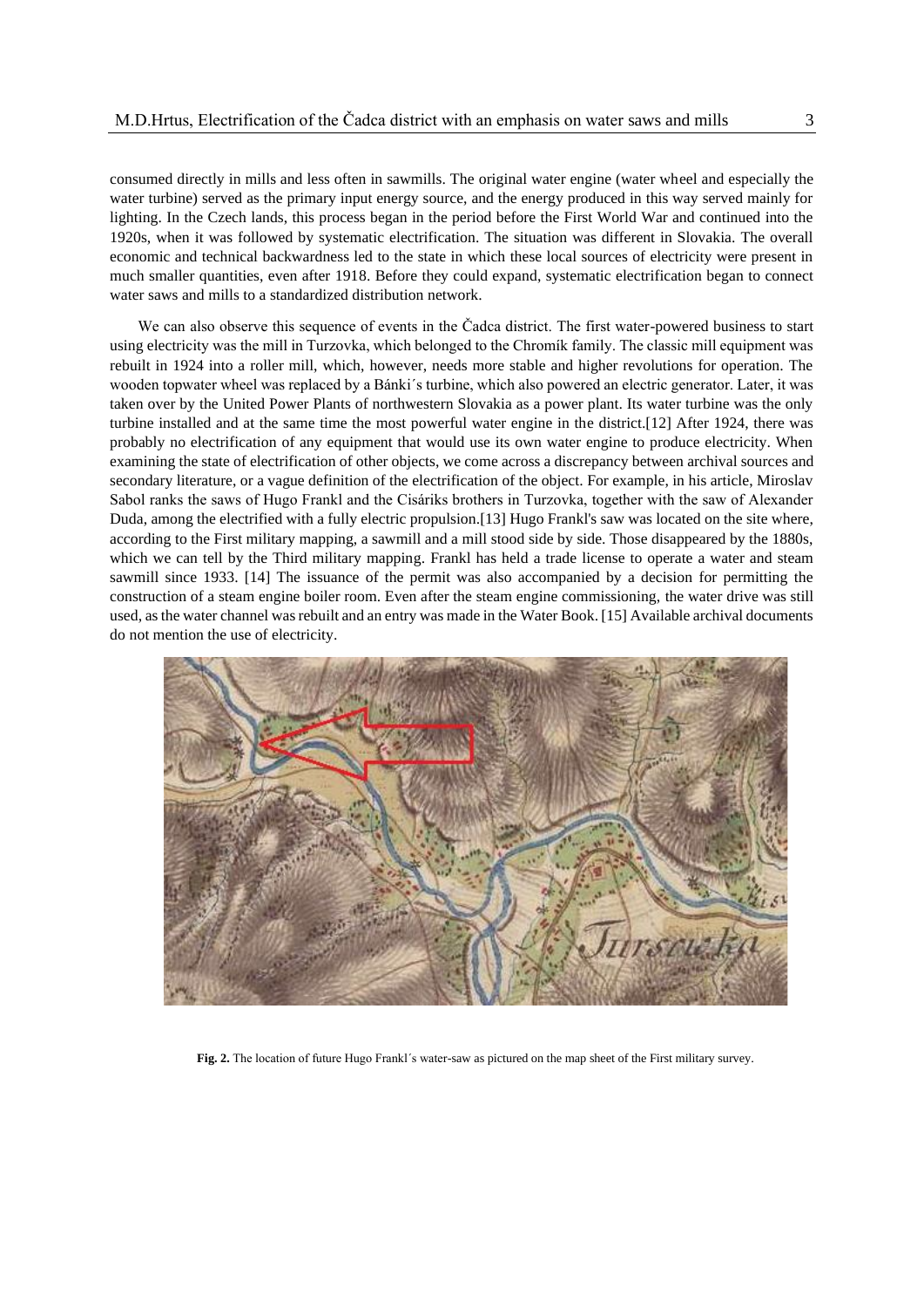

**Fig. 3.** The same location in the 1880s. Only the building of a saw is remaining.

Alexander Duda's sawmill also combined steam and water propulsion according to the materials of the Business association.[16] However, we can assume the use of electricity for both saws, at least for lighting purposes. They were located in electrified parts of the municipalities, in the case of sawmill A. Dudu even close to the terminal railway station.



**Fig. 4**. The saw of Alexander Duda in Makov, next to the railway station, as seen on the German General Staff map during the 1940s.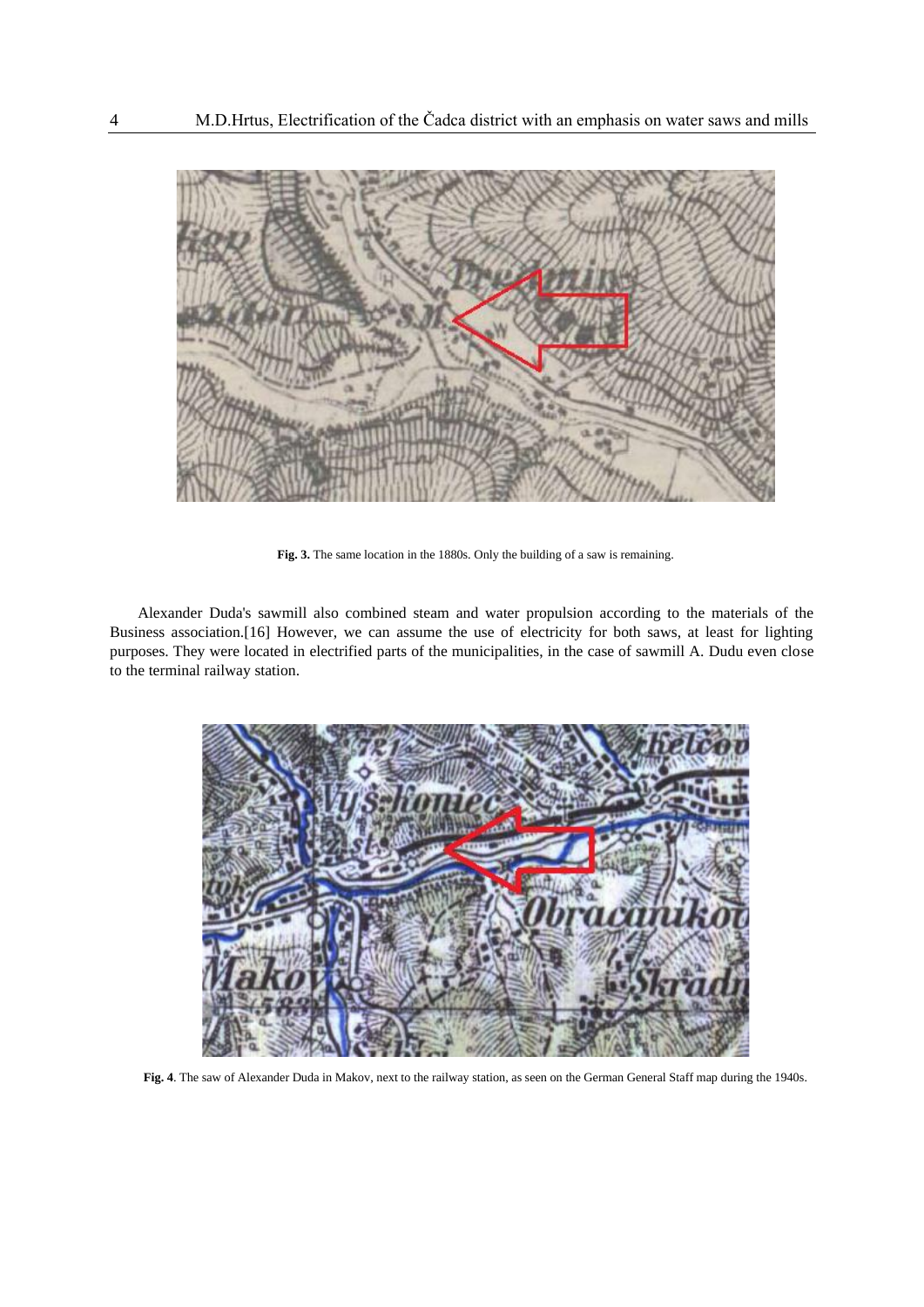The sawmill of the Cisáriks brothers in Turzovka does not fall within the focus of the original research, as it never used hydropower during its operation. However, I mention it as an example of a specific electrification process, which is evidenced by sufficient archival evidence.[17] It was built in 1938 on a hitherto undeveloped plot of land in the center of Turzovka in the immediate vicinity of the railway station, ie in an electrified area. The company with a capacity of 8,000 m3 of logs annually further processed part of the finished lumber into barrels, chisels, and simple furniture. Due to this energy-intensive secondary processing of wood raw material, it differed from regional water saws. These manufacturing processes required several machine tools for which individual electric propulsion was ideal. Probably due to its high price, the saw did not take it from the distribution network but had its own steam engine with a generator.[18] From the classification point of view, its categorization as electric or steam saws is therefore questionable.

The discrepancy between the requirements of water saw owners for the use of electricity and the real progress of electrification can be demonstrated in the last two facilities. Ján Chribík built the first sawmill in Vysoká nad Kysucou in 1941, which was completely converted from water to electricity. However, the electrification of the village did not take place according to the planned schedule and the sawmill is listed in the 1943 inventory as nonfunctional, without an energy source.[19] The owner of another sawmill in Turzovka, Vincent Hrtus, also planned to use electricity as an auxiliary source of propulsion. However, as his building was located about 500 meters from the nearest line, he decided to build a self-made connection. As can be seen in the attached photograph, he even erected several poles, but subsequently ran out of funds and the sawmill thus remained water-powered until it ceased operations in 1952. But the construction attempt alone suggests what benefits the sawmill owners have seen in electric power.



**Fig. 5.** The water-saw of Vincent Hrtus in Turzovka in the second half of the 1930s. The picture shows two self-assembled poles of the unfinished power line. The immediate surroundings of the saw are not electrified to this day. Author´s private collection.

The geographical and climatic conditions of the Čadca district are not favorable for crop production, therefore in the observed period, the mills were of less economic importance than the sawmills. The sources document the only electrified object, Viktor Gramer's mill in Čadca.[20] However, the electric drive here enabled such modern and economical production that it was the only mill whose operation was not ceased in the 50s, and in 1951 it was incorporated into state mills industry (n.p. Považské mlyny). [21]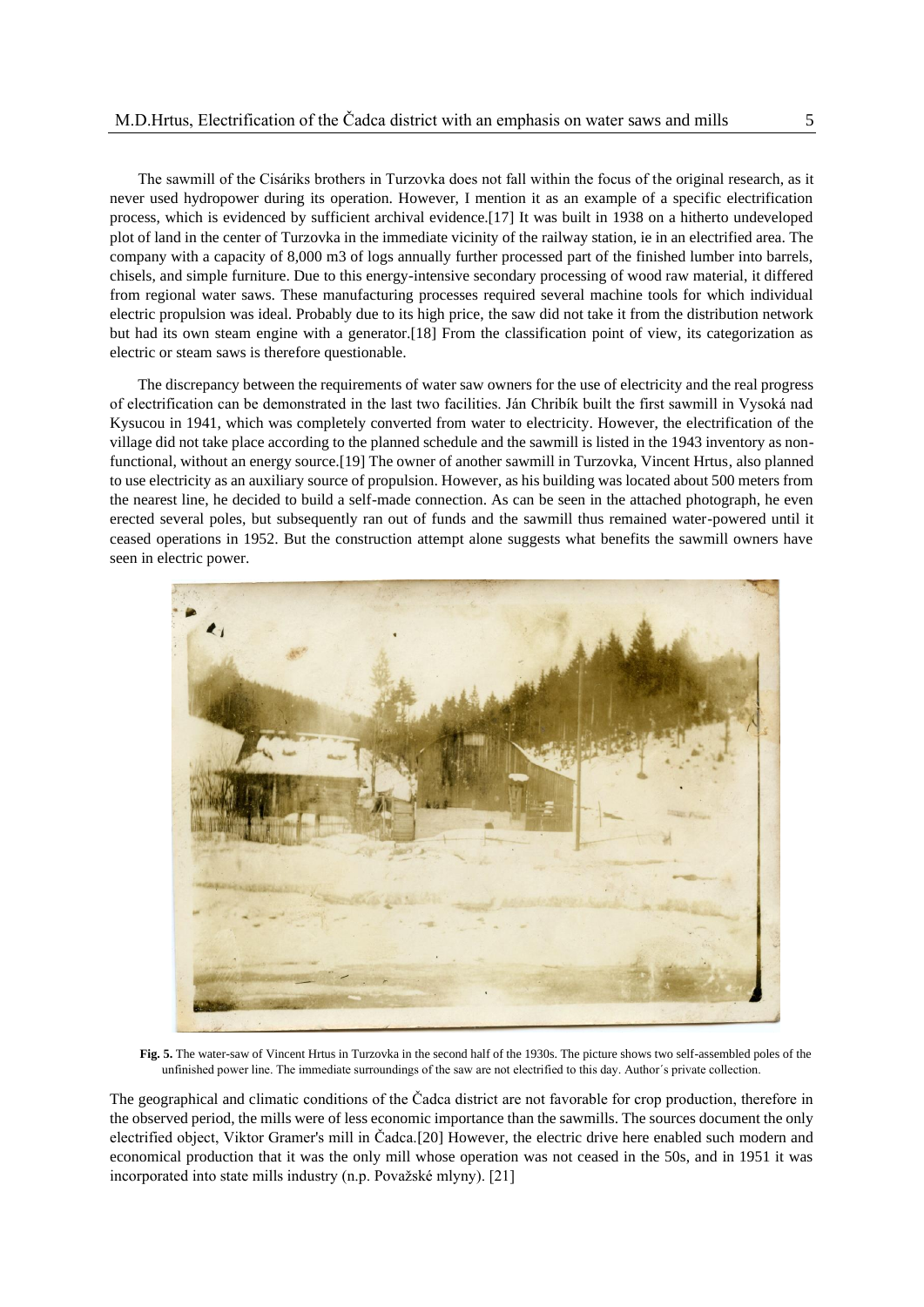### **4. Conclusion**

The electrification of the Čadca district, despite the overall economic backwardness of the region and the overall delayed start in Slovakia, in comparison with the Czech lands had favorable conditions, as its territory was crossed by a long-distance power line, coming from the industrial area of Silesia. This potential has not been fully exploited due to the higher price of electricity and the restriction of its distribution to the centers of larger municipalities. However, electricity was an attractive source of primary or auxiliary propulsion for the abovementioned businesses and a significant impetus for modernization. Research on the electrification of Slovakia with emphasis on its social aspects is the topic of the author's planned doctoral thesis. This POSTER is the first, shorter output in the research.

# **Acknowledgements**

This paper was supervised by prof. PhDr. Marcela Efmertová, CSc. of Historical Laboratory of (Electro)Technology, Faculty of Electrical Engineering, Czech Technical University in Prague (FEE CTU in Prague), Technická 2, CZ-166 27 Prague. The author would like to thank her for this supervision.

### **References**

[1] The paper is based on the author's final master's thesis. HRTUS, M. D. *Vodné píly a mlyny v okrese Čadca v rokoch 1918 – 1950*, master's thesis, UHSD, Prague 2022, 100 p.

[2] GERÁT, Rudolf. *Čadca v premenách času.* ˇˇCadca 2010, p. 78.

[3] SABOL, Miroslav. *Nosný priemysel na Kysuciach v prvej polovici 20. storočia,* in: HALLON, Ľudovít –JESENSKÝ, Miloš –SABOL, Miroslav et all*., Kysuce v XX. Storočí*, p. 87.

[4] Zákon 438/1919 Zb. Z a n. RČS ze dne 22. července 1919 o státní podpoře při zahájení soustavné elektrisace. [https://www.beck](https://www.beck-online.cz/bo/chapterview-document.seam?documentId=onrf6mjzge4v6nbthaxhazrrfuya)[online.cz/bo/chapterview-document.seam?documentId=onrf6mjzge4v6nbthaxhazrrfuya](https://www.beck-online.cz/bo/chapterview-document.seam?documentId=onrf6mjzge4v6nbthaxhazrrfuya) (quoted 6.3.2022)

[5] Zákon 139/1926 Zb. Z a n. RČS ze dne 1. července 1926 O finanční podpoře elektrisace venkova. [https://www.aspi.cz/products/lawText/1/4213/0/2/zakon-c-139-1926-sb-o-financni-podpore-elektrisace-venkova/zakon-c-139-1926-sb-o](https://www.aspi.cz/products/lawText/1/4213/0/2/zakon-c-139-1926-sb-o-financni-podpore-elektrisace-venkova/zakon-c-139-1926-sb-o-financni-podpore-elektrisace-venkova)[financni-podpore-elektrisace-venkova](https://www.aspi.cz/products/lawText/1/4213/0/2/zakon-c-139-1926-sb-o-financni-podpore-elektrisace-venkova/zakon-c-139-1926-sb-o-financni-podpore-elektrisace-venkova) (quoted 6.3.2022)

[6] SABOL, Miroslav. *Elektrifikácia severozápadného Slovenska v prvej polovici 20. storočia,* in: JESENSKÝ, Miloš (ed.) *Zborník Kysuckého múzea v Čadci 13/2010,* Čadca 2010, p. 373.

[7] District business associations were self-governing economic organizations, which were established based on the Trade Act no. 269/1924. See HRTUS, Martin Dominik *Záujmové spoločenstvo a jeho vplyv na vývoj podnikateľského prostredia regiónu na príklade Okresného živnostenského spoločenstva v Čadci,* in: Hospodářské dějiny, volume . 35, number. 3, Prague 2020, p. 349 – 355.

[8] The power company was founded in Žilina in 1922. It was one of five power companies with the right of a public beneficiary in Slovakia, which was established after the adoption of the Electrification Act.

[9] Archive Čadca, branch of the State archives in Žilina. Fond OŽSČ , zápisnica č. 156 valného predstavenstva OŽSČ z 15. februára 1934.

[10] *Maloobchodní ceny životních potřeb, indexy životních nákladů a indexy potravinové v letech 1921 – 1936*, Praha 1938, p. 85.

[11] SABOL, Miroslav. *Nosný priemysel na Kysuciach...,* s. 98.

[12] *Seznam a mapa vodních děl republiky Československé: Stav k roku 1930*, Sv. 21, Prague 1933.